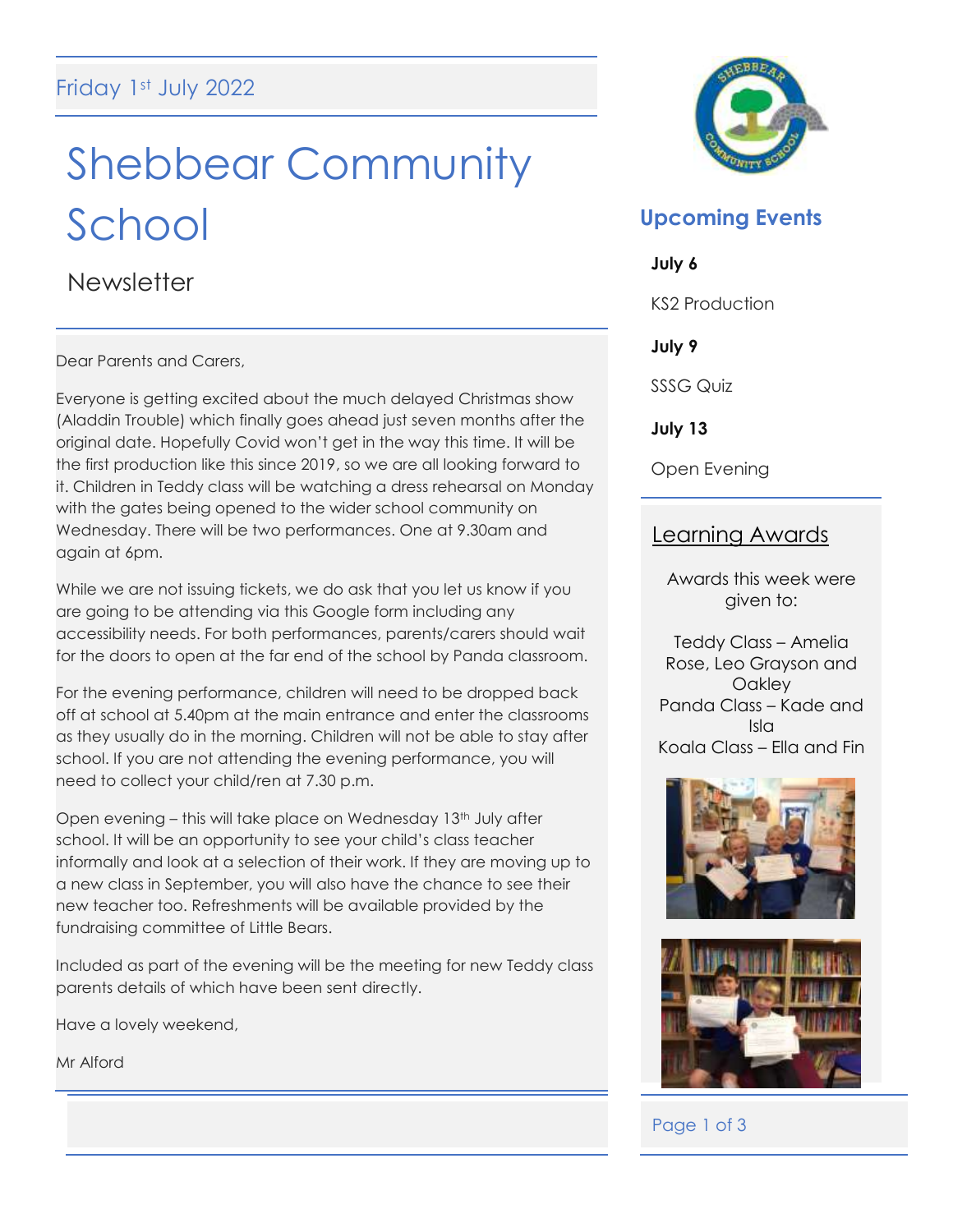# Other news this week

**Parking:** Thanks for your co-operation on Tuesday when the carpark was very busy as a result of a funeral wake being held at the village hall. I know a number of people walked rather than brought the car. I appreciate your understanding.

In less good parking news ….. please avoid parking in the designated parking spot for the school bus (this is by the side gate – the one near the kitchen). It is a restricted parking space both before and after school. We have had a few instances lately where the bus has been unable to park safely due to a car parked in the space. Thanks, in anticipation.

**Year 1 and 2 Sports' Festival:** The KS1 children from Teddy class will be heading off to GTS next Thursday morning to take part in a Sports' Festival. More details will be sent directly by the class teacher.

#### **SSSG Quiz – More details here:**



### **Useful Links**

#### **School Contact Details**

**Tel:** 01409 281220

**Email:** [admin@shebbear](mailto:admin@shebbear-pri.devon.sch.uk)[pri.devon.sch.uk](mailto:admin@shebbear-pri.devon.sch.uk)

#### **Website:**

[http://www.shebbear](http://www.shebbear-pri.devon.sch.uk/)[pri.devon.sch.uk/](http://www.shebbear-pri.devon.sch.uk/)

**Safeguarding:** Any concerns should be reported to Mr Alford who is the Designated Safeguarding Lead. In his absence contact Mrs Gough or Mrs Evans.

**Ofsted Parent View:** [https://parentview.ofsted.gov.uk](https://parentview.ofsted.gov.uk/)

#### **Up-coming Term Dates:**

Open Evening - 13<sup>th</sup> July

Whole School Trip  $-18<sup>th</sup>$  July

Koala Class Trip  $-20$ <sup>th</sup> July

The last day of the summer term is Friday 22<sup>nd</sup> July

The Autumn Term starts on Monday 5<sup>th</sup> September

Autumn half term is the week of the 24<sup>th</sup> October

Term ends on Friday 16th December

#### Page 2 of 3

i<br>I